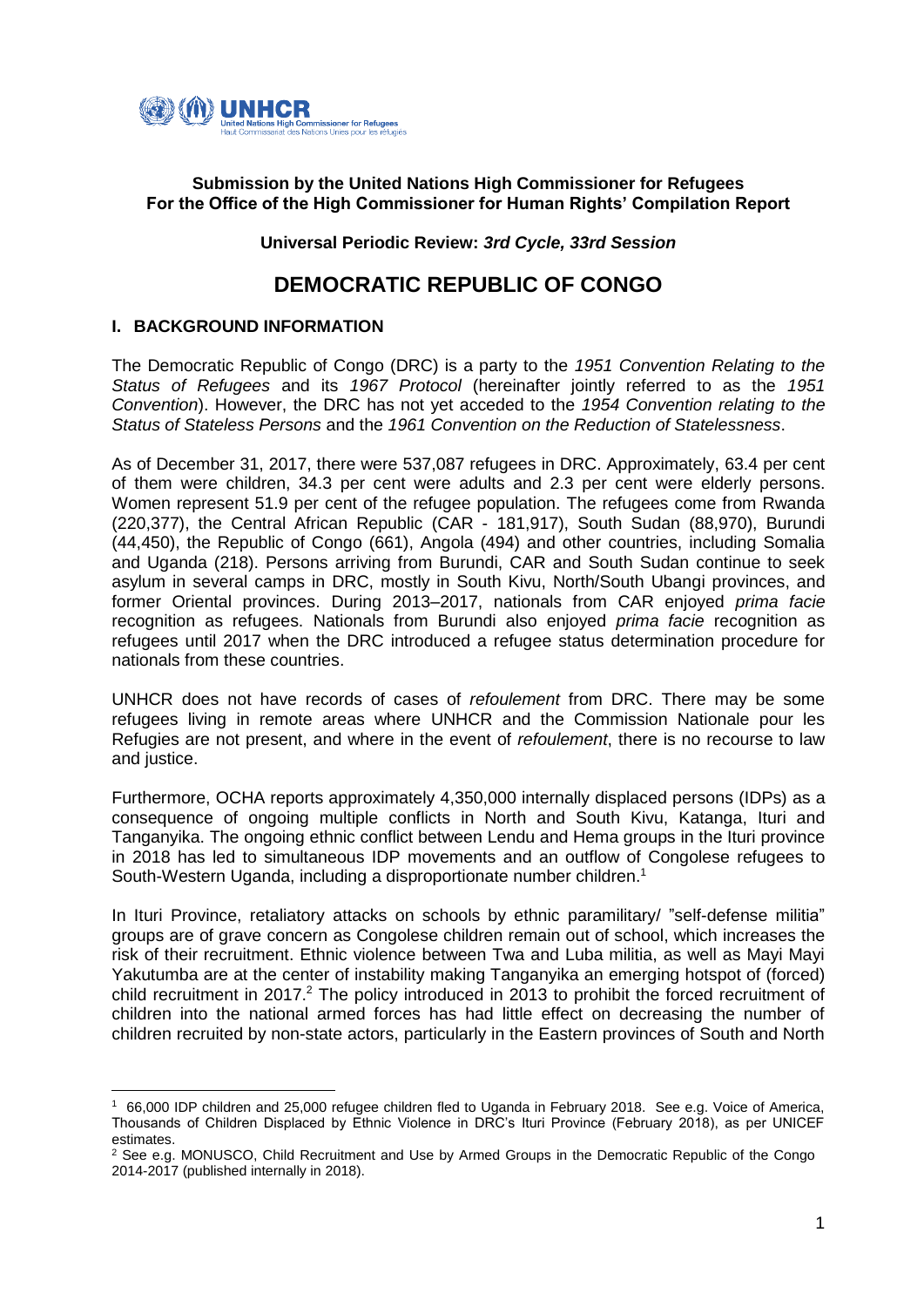Kivu.<sup>3</sup> Moreover, the ongoing conflict in the three Kasai provinces drove Congolese nationals to flee to Angola.

## **II. ACHIEVEMENTS AND POSITIVE DEVELOPMENTS**

### **Positive developments linked to 2nd cycle UPR recommendations**

**Linked to 2nd cycle UPR recommendation no. 133.7:** "Consider adhering to the *Convention on the Status of Stateless Persons*." (Nicaragua)

UNHCR welcomes the signature by DRC of the *Brazzaville Declaration on the Eradication of Statelessness in the Great Lakes Region* and its *Plan of Action*. It also commends the appointment of the Government Focal Point on statelessness. UNHCR stands ready to support the Focal Point throughout the process of accession to the UN *Statelessness Conventions* and the creation of a national Inter-institutional Technical Committee to combat statelessness in DRC.

**Linked to 2nd cycle UPR recommendation no. 134.60:** "Take appropriate measures to reduce and eradicate incidents of sexual gender-based violence committed by armed elements and established accountability mechanisms." (Slovenia)

In 2014, the President of the Republic created the office of Personal Representative in charge of combating sexual violence and the recruitment of children by the national army (FARDCs).<sup>4</sup> Within the first two years following this appointment, more than 496 complaints of sexual violence committed by national armed forces and security officers were submitted. They resulted in a total of 472 convictions regarding 135 Congolese National Police officers, 319 members of the DR Congo Armed Forces and 18 civilians and members of armed groups. Much remains to be done and reports in 2017 and 2018 of mass rapes in Shabunda Territory of South Kivu underscore the need for action on prevention in isolated areas where militias and other armed elements are largely uncontrolled.

**Linked to 2nd cycle UPR recommendation no. 134.53:** "Adopt as soon as possible the law protecting human rights defenders." (Sweden)

UNHCR welcomes the draft law on the protection of human rights defenders that is pending before the National Assembly. UNHCR encourages DRC to take the necessary steps towards the adoption of this law that constitutes a key instrument for the protection of human rights defenders in the DRC.

### **Additional positive developments**

DRC ratified both the *1999 ILO Convention on the worst forms of child labor*<sup>5</sup> and the *Optional Protocol on the involvement of children in armed conflict* to the *Convention on the Rights of the Child*. DRC passed a national law on child protection on January 2009 that banned the recruitment (forced or voluntary) of anyone younger than 18 in the national armed forces (FARDCs). 6 In May 2013, the Ministry of Defense issued a directive prohibiting the national armed forces from detaining children for association with an armed group. This has resulted

**.** 

<sup>3</sup> See e.g. War Child, *Child Recruitment by Armed Groups* 2014-2017 (2018). See also the War Child Report on Pull and Push factors child recruitment (May 2018).

<sup>4</sup> FARDC's Action Plan on SV.

<sup>5</sup> DRC ratified the convention in 2001. Article 3(a) prohibits the "forced or compulsory recruitment of children [person's younger than 18] for use in armed conflict."

 $6$  War Child (2018).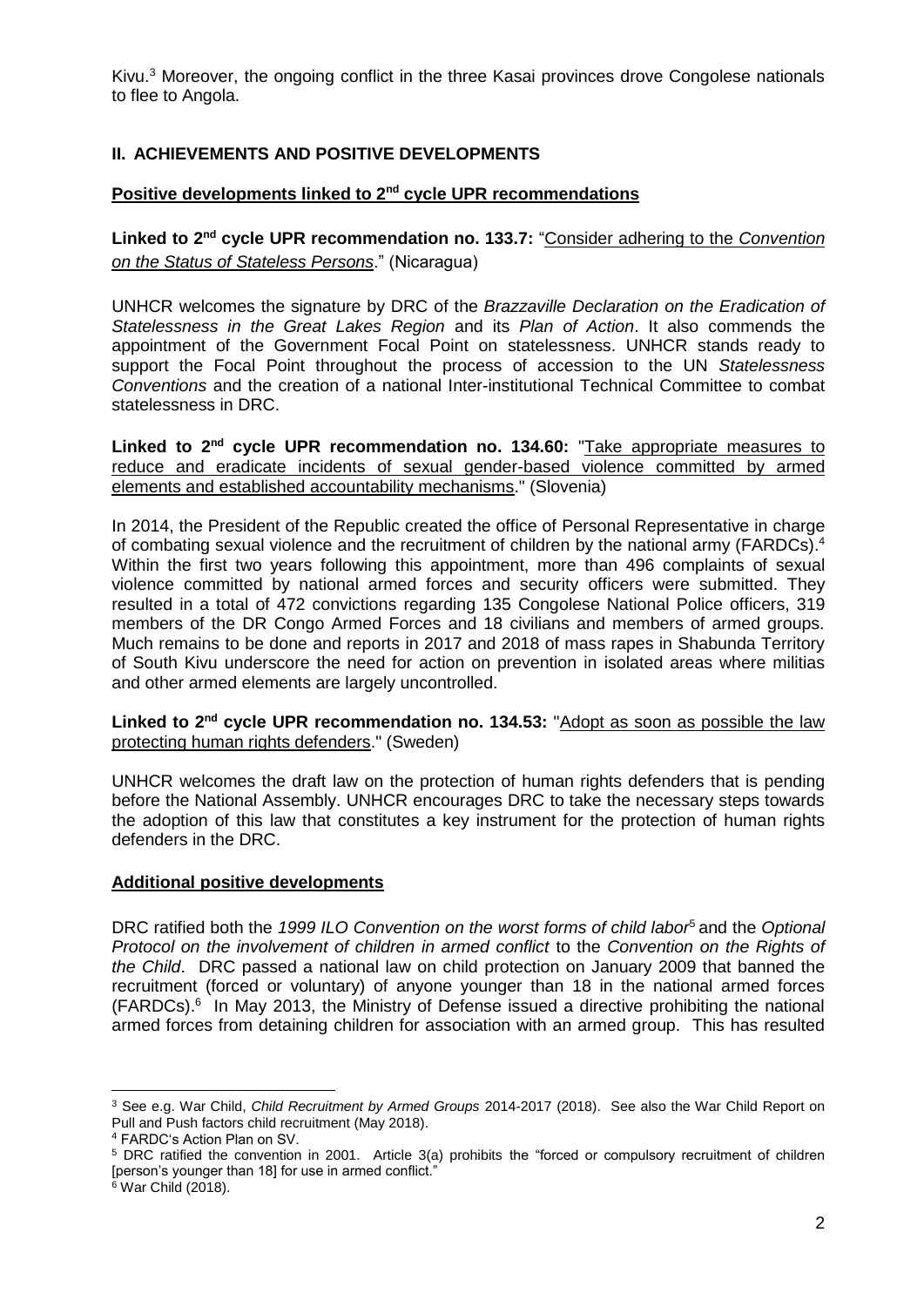in a decrease of recruited children in the ranks of the FARDC but armed groups such as *Mayi Mayi Mutombaki and Nyatura* continue to recruit children. 7

## **III. KEY PROTECTION ISSUES, CHALLENGES AND RECOMMENDATIONS**

## **Challenges linked to outstanding 2nd cycle UPR recommendations**

### **Issue 1: Access to justice and rule of law**

**Linked to 2nd cycle UPR recommendation no.133.15:** "Increase efforts to prevent and punish episodes of extrajudicial executions and illegal or arbitrary detentions." (Italy)

The justice system in DRC suffers considerably from lack of independence, impartiality, separation of powers as well as adequate human and financial resources to ensure its effective functioning. These inadequacies deprive victims of avenues to seek justice and obtain remedies for the violations they suffered. A number of decisions and judgments carry the marks of partiality towards the protection of political or military interests in violation of the rule of law. The defective justice system not only precludes refugees and IDPs from seeking justice and protection, but also condones the proliferation of a climate of impunity.

### **Recommendations:**

UNHCR recommends that the Government of the Democratic Republic of Congo:

(a) Strengthen its cooperation with other actors under bilateral cooperation frameworks for improvement of rule of law and justice, and enhance its cooperation with civil societies and UN agencies.

### **Additional protection challenges**

### **Issue 2: Preservation of the civilian and humanitarian character of the asylum**

Despite the DRC Government's clear commitment to providing asylum to refugees, their physical security is threatened in some areas by the presence of militias and the ongoing violence that create an environment of insecurity and instability. According to the United Nations Stabilization Mission in the Democratic Republic of the Congo (MONUSCO), approximately 100 armed groups, including foreign armed groups such as the Allied Democratic Forces (ADF) and Uganda's Resistance Army (LRA), operate on the territory of DRC. For these reasons, forced recruitment of children into armed groups and sexual and gender-based violence remain strong risks, especially for refugees living among conflictaffected populations. This situation raises serious difficulties to maintain the civilian and humanitarian character of asylum and refugee camps, which exposes refugees to additional protection risks. Although the Congolese National Police agreed to deploy more than 340 policemen to ensure the security of the 10 refugee camps in DRC, grave protection concerns remain.

## **Recommendations:**

UNHCR recommends that the Government of the Democratic Republic of Congo:

(a) Take measures to ensure respect for the civilian and humanitarian character of refugee camps and strengthen security measures in and around refugee sites and camps by deploying well-equipped and trained police units.

## **Issue 3: Legal framework for the protection of internally displaced persons**

1

<sup>7</sup> War child (2018), p. 20.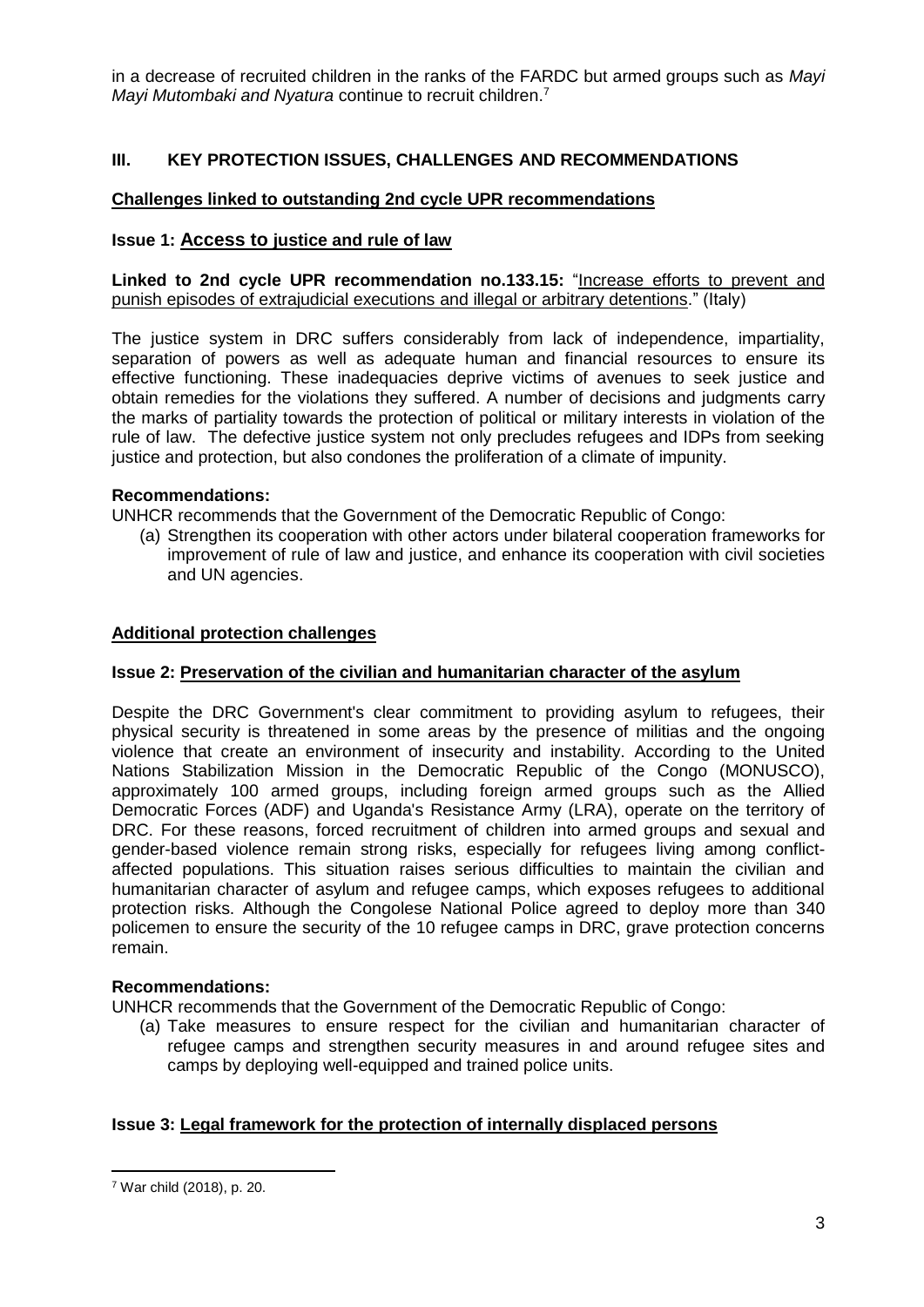With an estimated 4,350,000 internally displaced people, DRC is one of the countries with highest numbers of IDPs in the world. Two important legislative processes are stalled. First, although DRC signed the *2009 African Union Convention for the Protection and Assistance of Internally Displaced Persons* (*Kampala Convention*) in 2014, it has still to deposit the instruments of ratification in order to finalize its accession to this treaty as required by Article 6 point 2 of the Convention. Second, the draft law on the protection and assistance to internally displaced persons validated by the Law Commission has not been adopted. In the absence of a concrete legal framework, DRC is hampered in its ability to advance on a strategy to provide adequate protection and address internal displacement.

## **Recommendations:**

UNHCR recommends that the Government of the Democratic Republic of Congo:

- (a) Finalize the process of ratification of the *Kampala Convention* by depositing instruments of ratification; and
- (b) Incorporate the *Kampala Convention*'s obligations into Congolese domestic law, through the promulgation or amendment of the relevant legislation relating to the protection and assistance to internally displaced persons.

## **Issue 4: Accession to the** *Statelessness Conventions*

The signature of the *Brazzaville Declaration on the Eradication of Statelessness in the Great Lakes Region* and its Plan of Action in October 2017 and the commitment to appoint Government Focal Points provided increased momentum for the Government to continue taking steps to address statelessness. Significant action is still required, including accession to the *Statelessness Conventions* and the domestication of their provisions, as well as the formal appointment of focal points for the inter-ministerial committee responsible for leading the next phase of action.

## **Recommendations:**

UNHCR recommends that the Government of the Democratic Republic of Congo:

- (a) Finalize the process of establishing an inter-institutional national committee mandated to address issues of statelessness; and
- (b) Initiate the legal steps to accede to both international *Statelessness Conventions* by 2019 as per the commitments of the Brazzaville Declaration.

**UNHCR October 2018**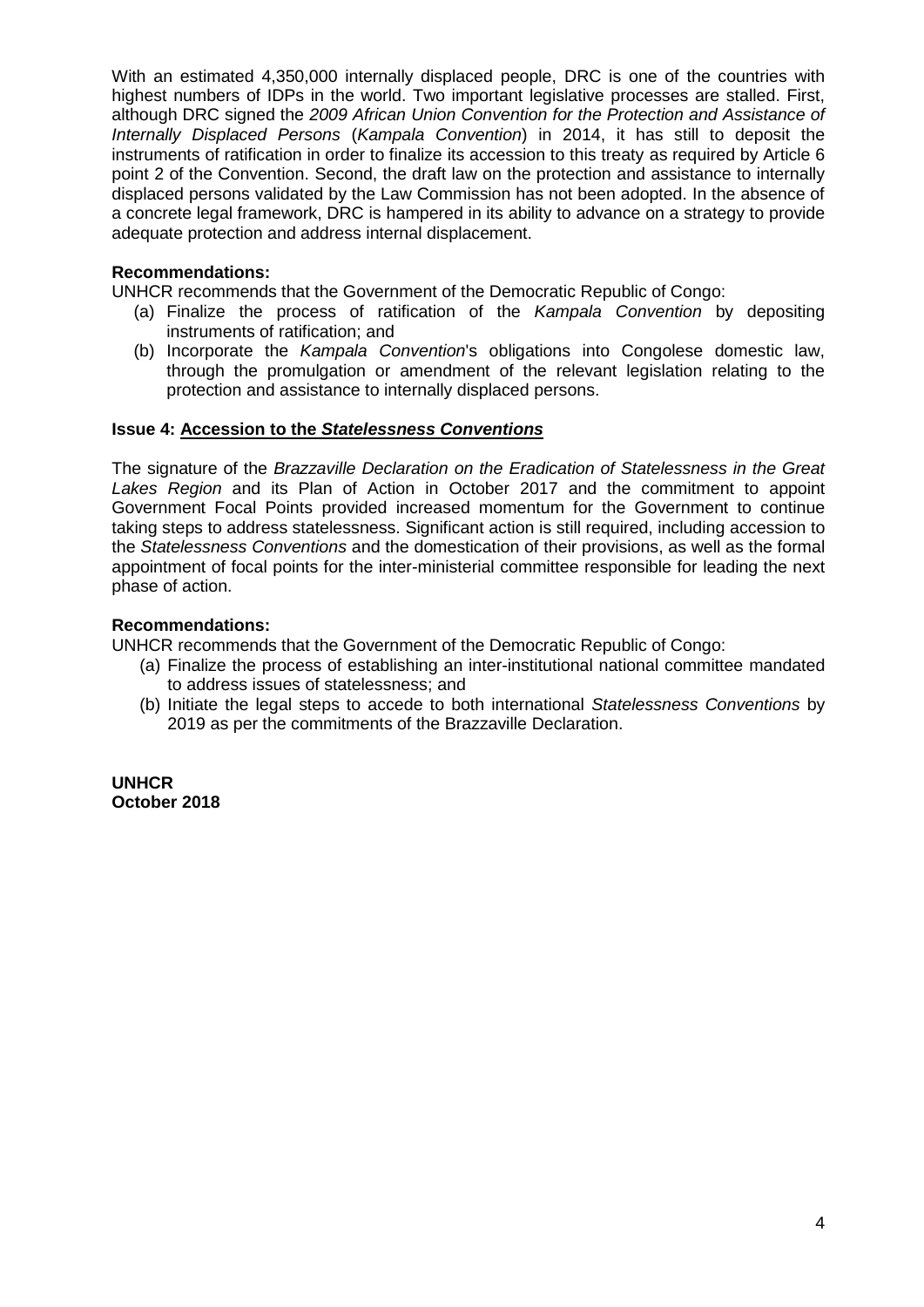## **ANNEX**

### **Excerpts of relevant Recommendations from the 2nd cycle Universal Periodic Review, Concluding Observations from UN Treaty Bodies and Recommendations of Special Procedures mandate holders**

## **DEMOCRATIC REPUBLIC OF CONGO**

We would like to bring your attention to the following excerpts from the 2nd cycle UPR recommendations and UN Treaty Monitoring Bodies' Concluding Observations relating to issues of interest and persons of concern to UNHCR with regards to DEMOCRATIC REPUBLIC OF CONGO.

## **I. Universal Periodic Review (Second Cycle – 2018)**

| Recommendation <sup>8</sup>                                                                                                                                                                                                                                                                                           | Recommending<br>State/s | <b>Position</b> |  |
|-----------------------------------------------------------------------------------------------------------------------------------------------------------------------------------------------------------------------------------------------------------------------------------------------------------------------|-------------------------|-----------------|--|
| <b>Ratification of international instruments</b>                                                                                                                                                                                                                                                                      |                         |                 |  |
| 133.7 Consider adhering to the Convention relating to the Status of<br><b>Stateless Persons:</b>                                                                                                                                                                                                                      | Nicaragua               | Supported       |  |
| 136.4 Abolish the death penalty in law and ratify ICCPR-OP-2; <sup>9</sup>                                                                                                                                                                                                                                            | France                  | Noted           |  |
| <b>Detention</b>                                                                                                                                                                                                                                                                                                      |                         |                 |  |
| 133.15 Increase efforts to prevent and punish episodes of extrajudicial<br>executions and illegal or arbitrary detentions;                                                                                                                                                                                            | Italy                   | Supported       |  |
| 133.16 Pursue the reforms in the penitentiary system with a view to ending<br>overpopulation in prisons;                                                                                                                                                                                                              | Djibouti                | Supported       |  |
| <b>Human Rights Defenders</b>                                                                                                                                                                                                                                                                                         |                         |                 |  |
| 134.26 Ensure that human rights defenders can exercise their rights<br>without interference and ensure the effective establishment of the NHRC:                                                                                                                                                                       | Switzerland             | Supported       |  |
| 134.53 Adopt as soon as possible the law protecting human rights<br>defenders:                                                                                                                                                                                                                                        | Sweden                  | Supported       |  |
| 134.54 Take adequate measures for better protecting human rights<br>defenders and journalists;                                                                                                                                                                                                                        | Djibouti                | Supported       |  |
| <b>Prevention of torture</b>                                                                                                                                                                                                                                                                                          |                         |                 |  |
| 134.27 Implement article 3 of the Optional Protocol to the Convention<br>against Torture and other Cruel, Inhuman or Degrading Treatment or<br>Punishment (OP-CAT) and immediately establish an independent national<br>mechanism for the prevention of torture with the mandate to visit all places<br>of detention; | <b>Czech Republic</b>   | Supported       |  |
| 134.28 Continue working towards the establishment of a national<br>mechanism for the prevention of torture; <sup>10</sup>                                                                                                                                                                                             | Guatemala               | Supported       |  |
| 134.50 Investigate all cases of torture and ill-treatment in detention, as<br>recommended previously;                                                                                                                                                                                                                 | Austria                 | Supported       |  |

<sup>1</sup> <sup>8</sup> All recommendations made to the Democratic Republic of Congo as well as its views and replies during its 2nd cycle UPR can be found in: "Report of the Working Group on the Universal Periodic Review of the Democratic republic of Congo" (7 July 2014), A/HRC/27/5, available at:

[https://documents-dds-ny.un.org/doc/UNDOC/GEN/G14/075/47/PDF/G1407547.pdf?OpenElement.](https://documents-dds-ny.un.org/doc/UNDOC/GEN/G14/075/47/PDF/G1407547.pdf?OpenElement)

<sup>9</sup> Similar recommendations were given by: Australia, Germany, Hungary and Portugal, Spain, Former Yugoslav Republic of Macedonia, Togo, Benin, Argentina, Italy, and Montenegro.

<sup>10</sup> Similar recommendations were given by: South Sudan and Uruguay.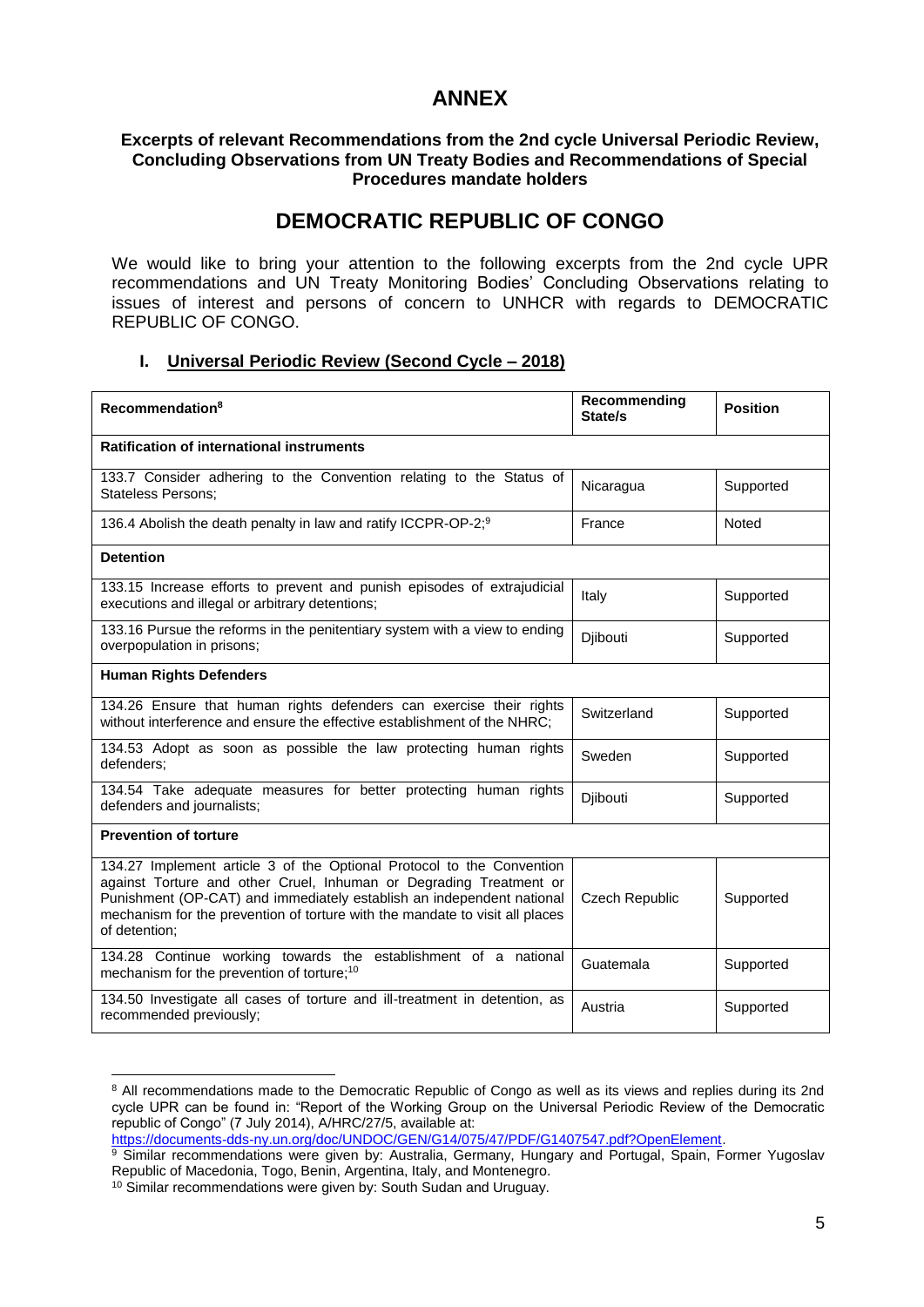| Sexual and gender-based violence                                                                                                                                                                                                                                                                                                                              |                                                            |           |  |
|---------------------------------------------------------------------------------------------------------------------------------------------------------------------------------------------------------------------------------------------------------------------------------------------------------------------------------------------------------------|------------------------------------------------------------|-----------|--|
| 134.31 Establish a national agency aimed at preventing sexual and<br>gender-based violence and at ensuring access to justice for these victims;                                                                                                                                                                                                               | Netherlands                                                | Supported |  |
| 134.59 Take more effective measures to combat incidents of sexual<br>violence and intensify efforts to implement its reintegration and<br>rehabilitation policies for victims of gender-based violence;                                                                                                                                                       | Sierra Leone                                               | Supported |  |
| 134.60 Take adequate measures to reduce and eradicate incidents of<br>sexual gender-based violence committed by armed elements and establish<br>and strengthen accountability mechanisms;                                                                                                                                                                     | Slovenia                                                   | Supported |  |
| 134.64 Ensure that perpetrators of crimes of sexual violence are<br>consistently brought to justice, and guarantee the protection of witnesses<br>and survivors;                                                                                                                                                                                              | United Kingdom of<br>Great Britain and<br>Northern Ireland | Supported |  |
| <b>Birth registration</b>                                                                                                                                                                                                                                                                                                                                     |                                                            |           |  |
| 134.48 Take all measures necessary to ensure the implementation of the<br>Plan of Action, including the provision on birth registration (also late birth<br>registration) free of charge, effective implementation of the free and<br>compulsory primary education policy and access to basic health-care<br>services;                                        | Slovenia                                                   | Supported |  |
| Children's rights                                                                                                                                                                                                                                                                                                                                             |                                                            |           |  |
| 134.94 Take immediate measures in order to comply fully with the Optional<br>Protocol to the Convention on the Rights of the Child on the involvement of<br>children in armed conflict (OP-CRC-AC);                                                                                                                                                           | Lithuania                                                  | Supported |  |
| 134.95 Adopt additional measures within the Action Plan to fight against<br>forced recruitment of children aimed at the prevention, protection and<br>social reintegration of such minors;                                                                                                                                                                    | Spain                                                      | Supported |  |
| 134.96 Step up the efforts to ensure the non-recruitment and<br>demobilization of child soldiers;                                                                                                                                                                                                                                                             | Togo                                                       | Supported |  |
| 134.102 Ensure that the national legislation enables the establishment and<br>exercise of jurisdiction on war crimes related to conscription, recruitment<br>and use of children in armed conflict;                                                                                                                                                           | Costa Rica                                                 | Supported |  |
| Freedom of expression                                                                                                                                                                                                                                                                                                                                         |                                                            |           |  |
| 134.133 Bring all perpetrators of violence against journalists and human<br>rights defenders to justice and ensure that journalists and human rights<br>activists are able to pursue their activities, including by expressing criticism<br>of government policies, without intimidation and harassment;                                                      | Austria                                                    | Supported |  |
| 134.134 Ensure that the freedoms of expression and peaceful assembly<br>are respected in conformity with international standards and that members<br>of political parties, journalists and human rights activists are able to<br>exercise their activities and to criticize the Government without being<br>subject to intimidation, reprisals or harassment; | Belgium                                                    | Supported |  |
| 134.136 Ensure that the rights to freedom of expression and peaceful<br>assembly are respected and all citizens, including journalists and human<br>rights defenders, are able to pursue their activities without intimidation;                                                                                                                               | Romania                                                    | Supported |  |
| 136.36 Investigate without delay allegations of arbitrary detention of<br>journalists, activists and political opponents and report before the holding<br>of the local elections;                                                                                                                                                                             | Canada                                                     | Noted     |  |
| 136.37 Free all persons arrested as a result of their political opinion or<br>because they took part in peaceful demonstrations, and ensure that<br>charges against them are dismissed;                                                                                                                                                                       | Belgium                                                    | Noted     |  |
| 136.38 Ensure the full enjoyment of freedom of expression and of the<br>press by removing all of the restrictions imposed, including by<br>decriminalizing defamation, in accordance with its obligations under<br>ICCPR and its commitment taken during the previous review.                                                                                 | Estonia                                                    | Noted     |  |

# **II. Treaty Bodies**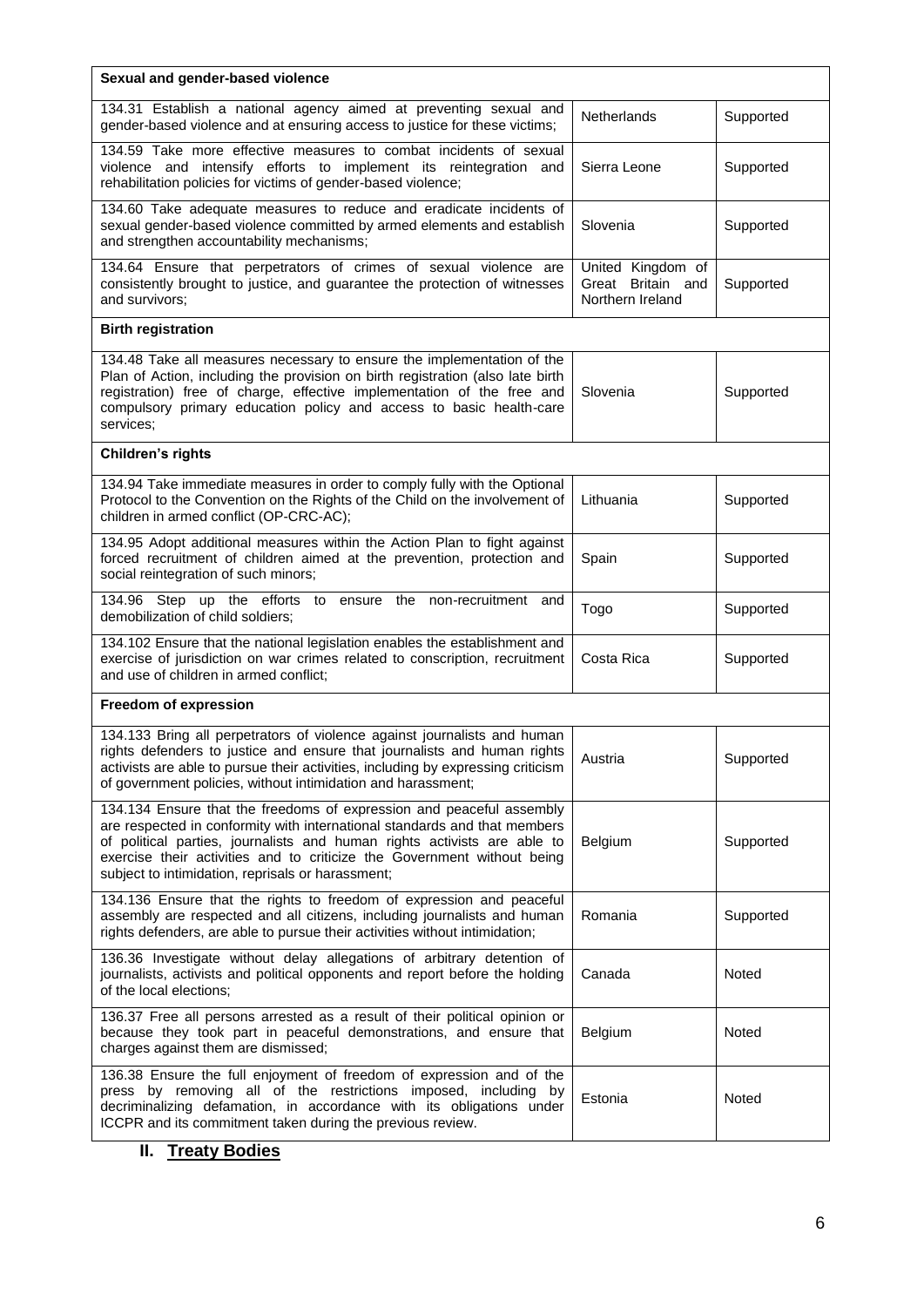## **Human Rights Committee**

## Concluding Observations, (30 November 2017), [CCPR/C/COD/CO/4](file:///C:/Users/TRUSCAN/Documents/UPR33/LoE/DRC_CCPR_2017.pdf)

### **Sexual violence**

19. While noting the State party's efforts to combat sexual violence, the Committee remains concerned about the persistence of the phenomenon in the State party, both within and outside conflict areas. The Committee is particularly concerned about the continued use of sexual violence as a weapon of war in conflict areas, both by armed groups and, in recent years, by the armed forces of the Democratic Republic of the Congo. Also of concern are reports that victims have difficulty in gaining access to legal services and that they are deterred from filing complaints or continuing proceedings against their aggressors by a variety of factors, such as social stigma, fear of reprisals and inducement to accept amicable settlements (arts. 2, 3, 7 and 26).

**20. The State party should take all necessary measures to ensure that: (a) all cases of sexual violence are investigated and the perpetrators are prosecuted and, if found guilty, punished; (b) victims receive physical and psychological support, including through the reparations fund for victims of sexual violence, which should be put into operation as soon as possible; and (c) steps are taken to facilitate victims' access to legal services.**

### **Death penalty**

23. While welcoming the State party's observance of a de facto moratorium on the death penalty, as shown by the fact that there have been no executions since 2003, the Committee remains concerned about: (a) the fact that death sentences are still handed down; and (b) the large number of prisoners on death row (art. 6).

**24. The State party should consider initiating a political and legislative process aimed at the abolition of the death penalty and should carry out public advocacy efforts and campaigns to promote that objective. It should also commute the sentences of individuals currently on death row and consider acceding to the Second Optional Protocol to the Covenant, aiming at the abolition of the death penalty.**

### **Torture and cruel, inhuman or degrading treatment**

31. The Committee is concerned about reports that, despite the provisions of Act No. 11/08 of 9 July 2011, a worrying percentage of the deaths recorded in places of detention are due to acts of torture or ill-treatment inflicted by agents of the State. It is also concerned to note that persons who commit acts of torture are rarely prosecuted, and regrets that it has not received detailed information on the number of investigations carried out and convictions handed down for acts of torture since the law entered into force (arts. 2 and 7).

**32. The State party should: (a) strengthen the training of officials in the justice, defence and security sectors, in particular with respect to Act No. 11/08 of 9 July 2011; (b) see to it that alleged acts of torture and ill-treatment committed by members of the police, security and defence forces are thoroughly investigated; that suspected perpetrators are prosecuted and, if found guilty, duly punished; and that victims obtain reparation and are offered rehabilitation services, among other measures; and (c) establish a national mechanism for the prevention of torture, in line with the Optional Protocol to the Convention against Torture.** 

### **Prison conditions**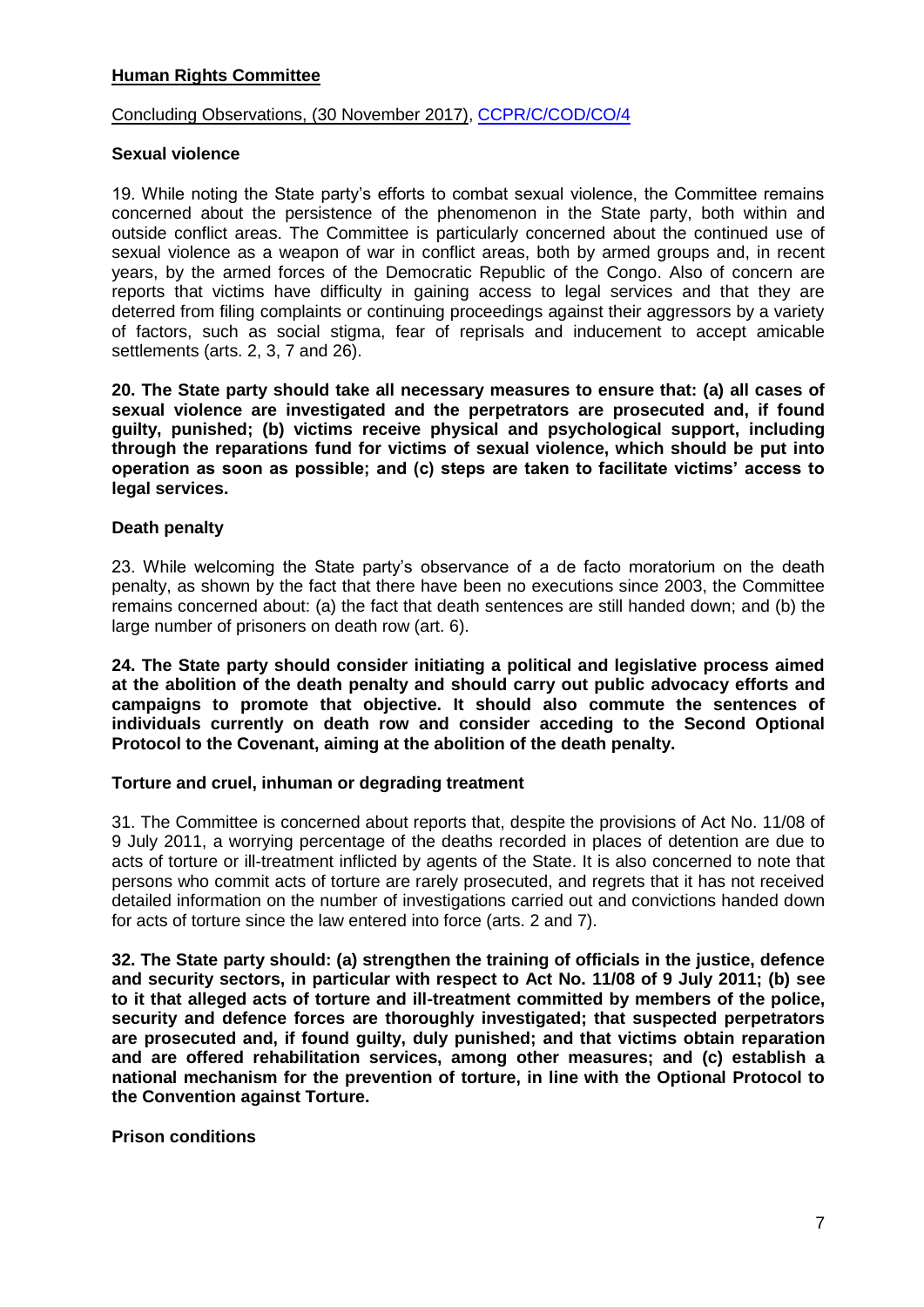33. The Committee is concerned about the inadequate conditions of detention in almost all prison facilities in the State party and, in particular, about severe overcrowding in prisons and the high percentage of prisoners being held in pre-trial detention. Moreover, it is concerned about: (a) reports that substandard conditions in terms of prisoners' health care, sanitation and food have led to a significant number of deaths in custody; (b) the failure to keep untried prisoners separate from convicted prisoners; and (c) reports that prison staff are insufficient in number and poorly trained (arts. 6, 7 and 10).

**34. The State party should take immediate steps to: (a) improve the living conditions and treatment of prisoners, including by giving them access to proper medical care and separating prisoners by category, in accordance with the United Nations Standard Minimum Rules for the Treatment of Prisoners (the Nelson Mandela Rules); (b) address the problem of prison overcrowding, including by implementing a policy on the use of non-custodial measures; (c) renovate existing detention centres and build new ones; and (d) carry out training activities for justice officials and prison staff throughout the country.** 

## **Arbitrary detention**

35. The Committee remains concerned at reported cases of arbitrary and secret detention in which persons have been held by agents of the State, in particular the National Intelligence Agency and the military intelligence service, at unofficial places of detention that are not subject to oversight of any kind, including judicial oversight. It is also concerned about: (a) the large number of people being held in pre-trial detention; (b) the fact that, despite the relevant provisions of the Code of Criminal Procedure, pre-trial detention continues to be the rule rather than the exception; and (c) the routine violation of the rights of detainees under article 9 of the Covenant, including the right to be informed of the reasons for their arrest and the right to have access to counsel (arts. 2, 9, 6, 7, 10 and 16).

**36. The State party should: (a) prohibit secret detention; (b) cease to empower the National Intelligence Agency and the military intelligence service to make arrests; (c) close all secret detention facilities and release all detainees still being held in them, while recognizing their right to an effective remedy and to full reparation; (d) take measures to address the situation of persons who have been in pre-trial detention for many years; and (e) systematically ensure that persons being held in police custody or pre-trial detention are informed of their rights and that the aforementioned basic legal safeguards are respected, particularly the right of access to counsel.**

## **Freedom of expression**

39. The Committee is concerned about the closing down of public space in the Democratic Republic of the Congo through suspensions of social media and of television programmes and the jamming of radio broadcasts. It takes note of the information provided by the State party, but remains concerned at the ministerial order of 12 November 2016 restricting the ability of foreign media to broadcast in the country, as well as the maintenance of Ordinance-Law No. 300 of 16 December 1963 establishing criminal liability for press offences and for the offence of insulting the Head of State. It is also concerned about allegations of: (a) the detention of journalists in order to prevent them from covering the events of September 2016; and (b) judicial harassment, threats and abuses against media professionals, human rights defenders and political opponents (arts. 6, 7, 9, 19, 21, 22 and 25).

**40. The State party should: (a) take the legislative measures necessary to ensure that any restrictions on the exercise of freedom of expression comply with the strict requirements set out in the Covenant; (b) ensure that the Higher Audiovisual and Communications Council discharges its functions impartially and independently; (c) decriminalize press offences and the offence of insulting the Head of State; (d) investigate, prosecute and convict persons responsible for harassment, threats or**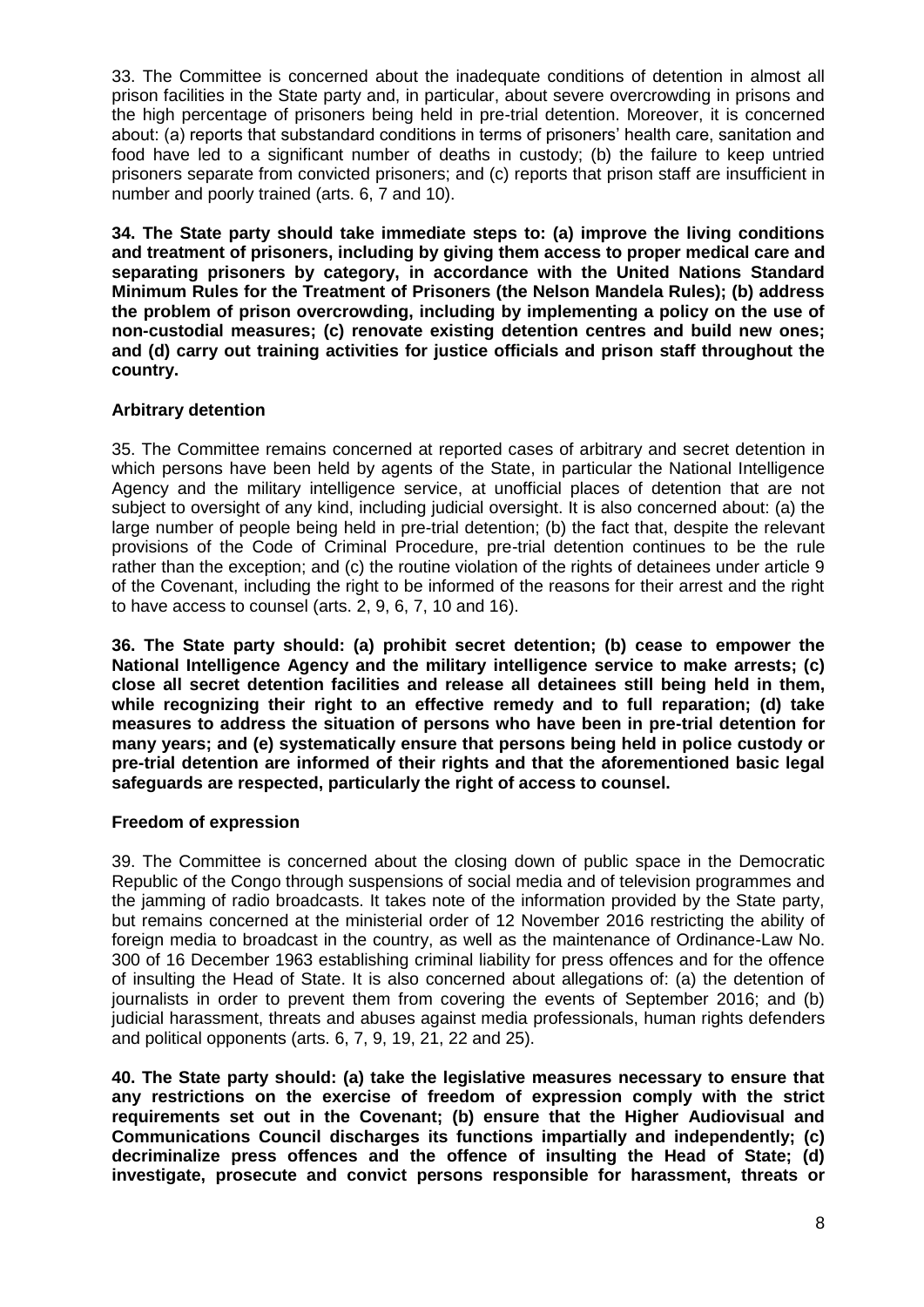**intimidation against journalists, political opponents and human rights defenders; and (e) ensure the full effectiveness and independence of the Unit for the Protection of Human Rights established on 13 June 2011 and adopt the necessary measures, including legislation, to ensure the right of everyone, individually and in association with others, to protect and promote human rights.**

## **Child protection and child labour**

45. The Committee, recalling in particular the recent concluding observations of the Committee on the Rights of the Child (CRC/C/COD/CO/3-5), is concerned at the number of children in street situations who are exposed to various forms of abuse, as well as the beliefs surrounding children who are accused of witchcraft. The Committee also reiterates its concern about: (a) the large-scale involvement of children in armed conflict; (b) the low rate of birth registration in the State party; and (c) the persistence of economic exploitation of children, including in the mining sector (arts. 6, 7, 8, 16 and 24).

**46. The State party should take the necessary steps to: (a) protect children without families against all forms of abuse, including by strengthening programmes for their care and advocacy efforts targeting religious leaders and parents in particular, and by criminalizing the persecution of children accused of witchcraft; (b) put an end to the involvement of children in armed conflict, while criminalizing the recruitment of persons under the age of 18; (c) facilitate birth registration, including by raising public awareness and facilitating and expediting access to civil registry offices; and (d) eliminate all forms of exploitation of child labour, particularly in the extractive industries.**

## **Committee on the Rights of the Child**

## Concluding Observations, (2017), [CRC/C/COD/CO/3-5](file:///C:/Users/TRUSCAN/Documents/UPR33/LoE/DRC_CRC_2017.pdf)

## **Right to life, survival and development**

17. The Committee remains seriously concerned about: (a) Grave violations committed against children by State and non-State armed forces in the context of the armed conflict, including the killing, maiming and abduction of children — both civilians and those recruited by the non-State armed groups; (b) The child mortality rate, in particular the fact that despite some decrease, especially among those under the age of five years, the rate remains extremely high in the State party, especially in rural areas, and is reportedly caused by preventable diseases, such as malaria and HIV/AIDs, among others; (c) The lack of appropriate medical assistance provided to mothers, including adolescent mothers, during and after the delivery of their baby; (d) The reports of prevalent violence against, ritual killings of and abductions of children with albinism, as well as the mutilation of such children for the purpose of selling their body parts, even though during the dialogue the State party denied the existence of such practices.

**18. The Committee urges the State party to take measures to protect children from falling victim to armed conflict and/or participating in armed hostilities, and to punish those who have been involved in killing, maiming and recruiting children. It also urges the State party to improve its health services to decrease infant and child mortality by providing better protection against preventable diseases, raising awareness of methods of prevention, and providing appropriate health-care services for mothers and postnatal care for infants and children.** 

**19. The Committee urges the State party to take measures to protect children with albinism from violence and killing. In particular, it recommends that the State party:** 

**(a) Ensure the immediate and long-term protection of children with albinism and address the root causes of the violence they suffer;**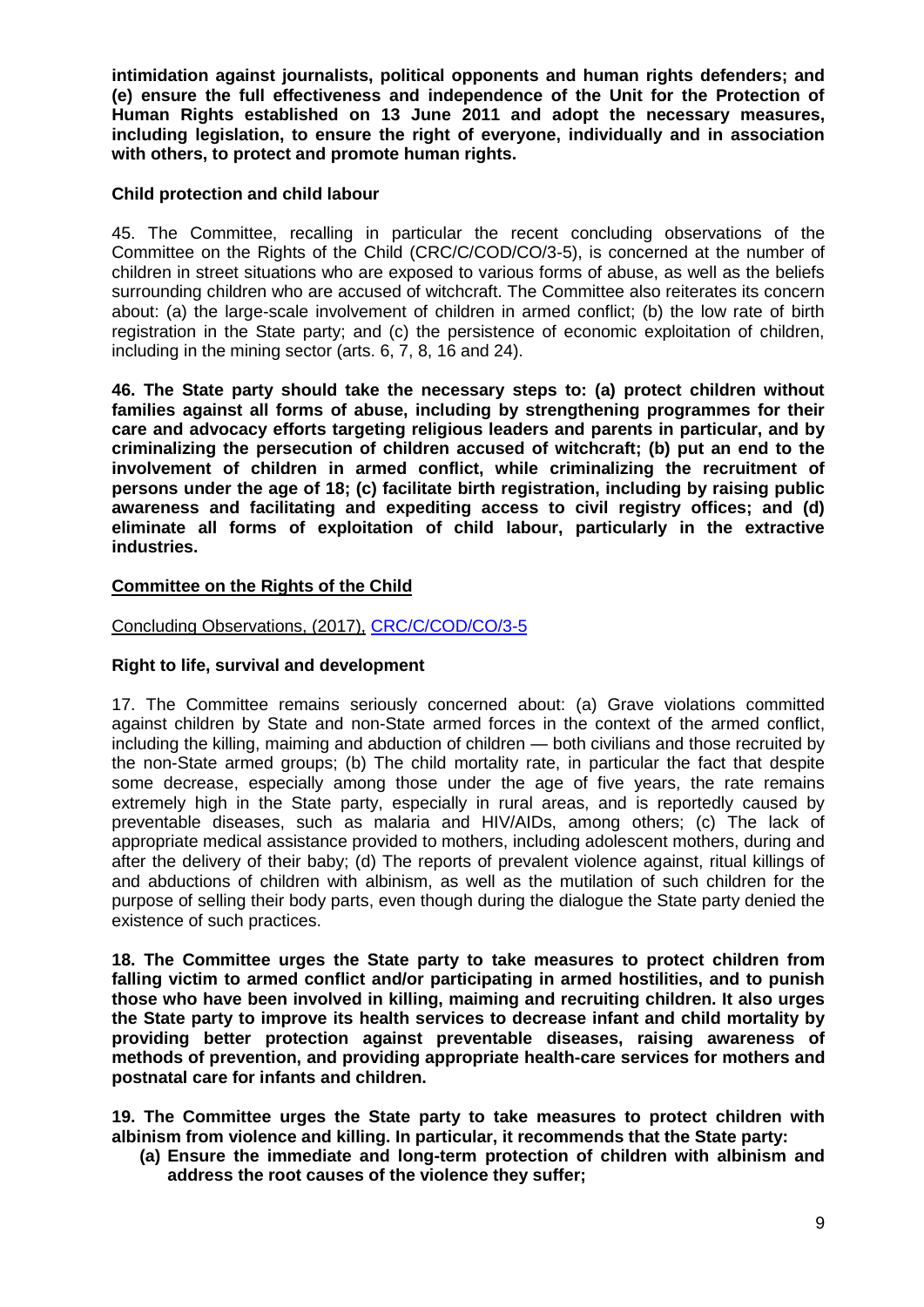- **(b) Strengthen awareness-raising campaigns against superstitious beliefs concerning children with albinism;**
- **(c) Expedite the investigation and prosecution of all cases involving children with albinism so that no perpetrator can escape with impunity, and provide the victims with rehabilitation and redress.**

### **Birth registration**

21. The Committee takes note of the information provided by the State party regarding the establishment of the national identification office, which will be tasked with providing all Congolese nationals with identification, but expresses its grave concern that, at the moment, rates of birth registration remain extremely low and continue to decrease, especially in North Kivu, rendering children vulnerable to statelessness and limiting their access to social benefits and services. The Committee is also concerned at reports that such low rates are due to the lack of information provided to parents on the importance of birth registration, the negligence of parents, the long distances that must be travelled to access civil registration offices, which are under-resourced, slow administrative processes, the associated hidden costs for parents and caregivers, and continuous armed conflicts, which lead to a constant movement of the population in affected areas.

**22. Taking note of target 16.9 of the Sustainable Development Goals on providing legal identity for all, including birth registration, the Committee strongly urges the State party to:** 

- **(a) Raise awareness among its population, especially those in rural areas and conflict-affected territories, of the importance of birth registration;**
- **(b) Provide easy and timely access to civil registration offices, including by initiating mobile registration services and increasing the number of registration centres;**
- **(c) Provide the human, technical and financial resources necessary for the effective functioning of registration offices;**
- **(d) Consider ratifying the** *Convention relating to the Status of Stateless Persons* **and the** *Convention on the Reduction of Statelessness***.**

### **Torture and ill treatment**

**23. While noting the establishment of a police unit responsible for protecting children, given the fact that children, especially those suspected of association with armed groups, are ill-treated by the police and detained in dire conditions, the Committee recommends that the State party take the measures necessary to prevent, and protect children from, ill-treatment in detention centres and ensure that conditions in detention are in line with the United Nations Standard Minimum Rules for the Administration of Juvenile Justice (the Beijing Rules) and the United Nations Standard Minimum Rules for the Treatment of Prisoners (the Nelson Mandela Rules).**

### **Refugee and internally displaced children**

**41. In view of the fact that large numbers of children continue to be internally displaced owing to the armed conflict in the eastern part of the country and the significant numbers of refugees arriving from neighbouring countries, the Committee reiterates its previous recommendation (see CRC/C/COD/CO/2, para. 75) that the State party continue and strengthen its efforts to ensure that all refugees and displaced persons, particularly children, are provided with adequate and appropriate assistance, including food, medical and psychological care and access to education, and also that it seek the support of and cooperation from international organizations, including the Office of the United Nations High Commissioner for Refugees. The Committee recommends that the State party establish a coherent database and national programmes for refugee and internally displaced children, with a view to ensuring full protection of their rights.**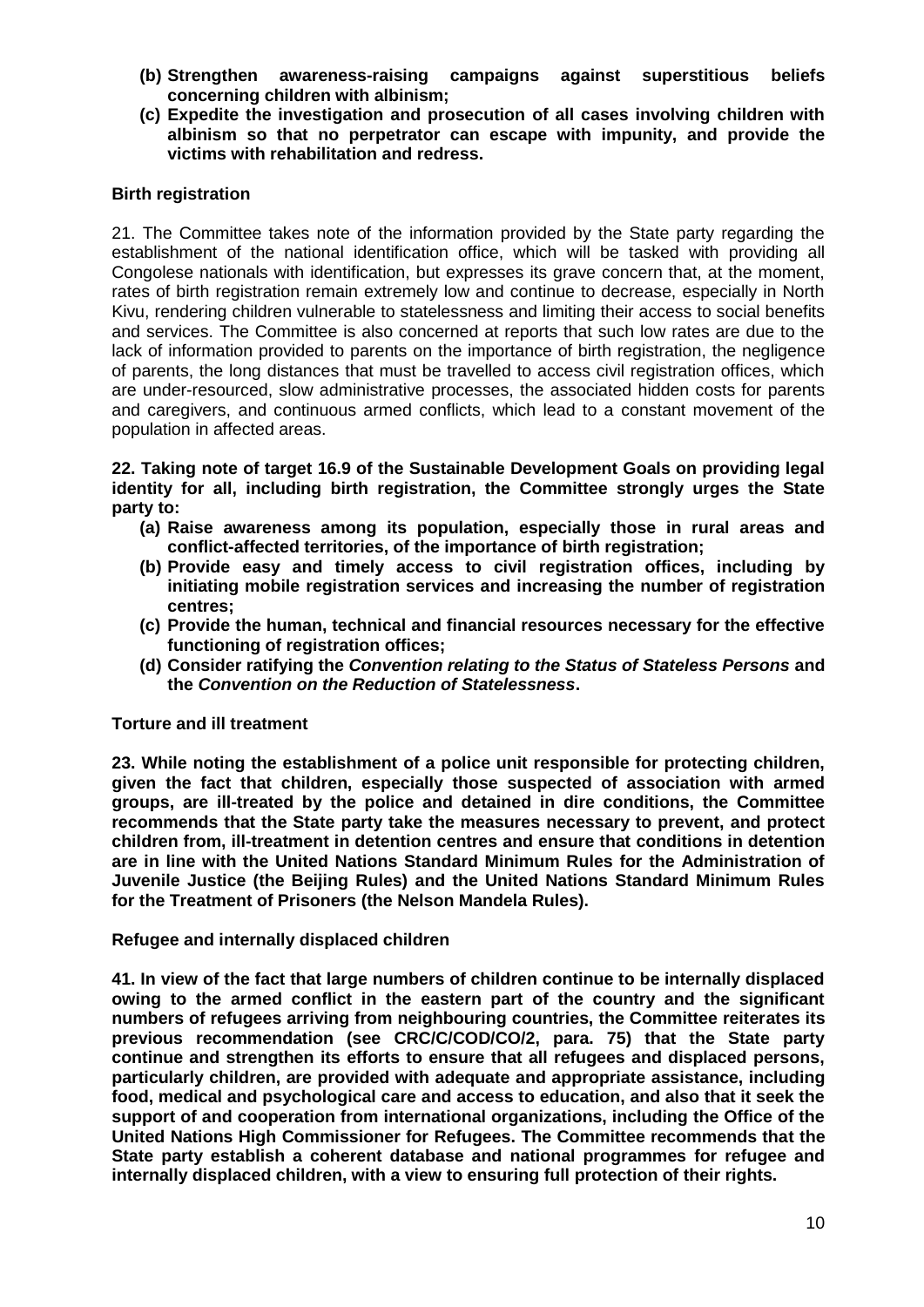## **Committee on the Rights of the Child**

Concluding Observations under the Optional Protocol to the Convention on the Rights of the Child on the sale of children, child prostitution and child pornography, (2017), [CRC/C/OPSC/COD/CO/1](file:///C:/Users/TRUSCAN/Documents/UPR33/LoE/DRC_CRC_OPSC_2017.pdf)

### **Measures adopted to prevent offences prohibited under the Optional Protocol**

20. The Committee notes with concern that existing initiatives to prevent the offences prohibited under the Optional Protocol are insufficient, remain isolated and under-resourced and are not grounded on a specific preventive strategy to address the root causes of their occurrence and reoccurrence, which include, inter alia, gender-based discrimination and violence, persistent insecurity, poverty, forced child domestic labour, forced labour in and around the mining sector, internal displacement and migration, lack of access to education, and children forced to live and/or work in the street. It regrets that the State party did not provide sufficient information on programmes aimed at preventing offences prohibited under the Optional Protocol and the impact of such programmes. The Committee is concerned that:

- (a) There are no mechanisms in place to detect, identify and monitor children at risk of becoming victims of the offences covered by the Optional Protocol;
- (b) Harmful practices, such as child marriage and forced marriage, are still prevalent and culturally condoned;
- (c) Despite efforts to improve birth registration, some children remain unregistered, making them especially vulnerable to offences covered by the Optional Protocol.

**21. The Committee recommends that the State party carry out a study to analyse and evaluate the nature, extent, root causes, and consequences on children of the offences covered by the Optional Protocol in the State party, with a view to developing and adopting a comprehensive prevention strategy against, in particular, the sale of children, child prostitution and child pornography. The Committee also recommends that the State party allocate the human and financial resources necessary to carry out the strategy. It further recommends that the State party ensure the full implementation of the recommendations made by the Committee under the Convention (see CRC/C/COD/CO/3-5), especially those relating to non-discrimination (para. 15), children deprived of a family environment (para. 32), standard of living (para. 38), education and aims of education (para. 40), refugee and internally displaced children (para. 41) and children in street situations (para. 43), and that it:** 

- **(a) Strengthen its efforts to identify, report and support children who are at risk of becoming victims, or are victims, of offences covered by the Optional Protocol and their families, including through civil society organizations and communitybased organizations;**
- **(b) Strengthen its efforts to eliminate culturally sanctioned harmful practices that amount to the sale of children, paying particular attention to groups of children who are in the most vulnerable situations;**
- **(c) Continue and strengthen measures to ensure that all children are registered at birth.**

### **Jurisdiction and extradition**

32. The Committee notes the existence in the State party of agreements on extraterritorial judicial cooperation. The Committee regrets, however, that the legislation in the State party does not explicitly allow extraterritorial jurisdiction for all offences covered by the Optional Protocol. The Committee also regrets that, where extraterritorial jurisdiction over offences covered by the Optional Protocol is allowed, it requires double criminality. Furthermore, the Committee notes that the State party does not rely on the Optional Protocol as a legal basis for extradition.